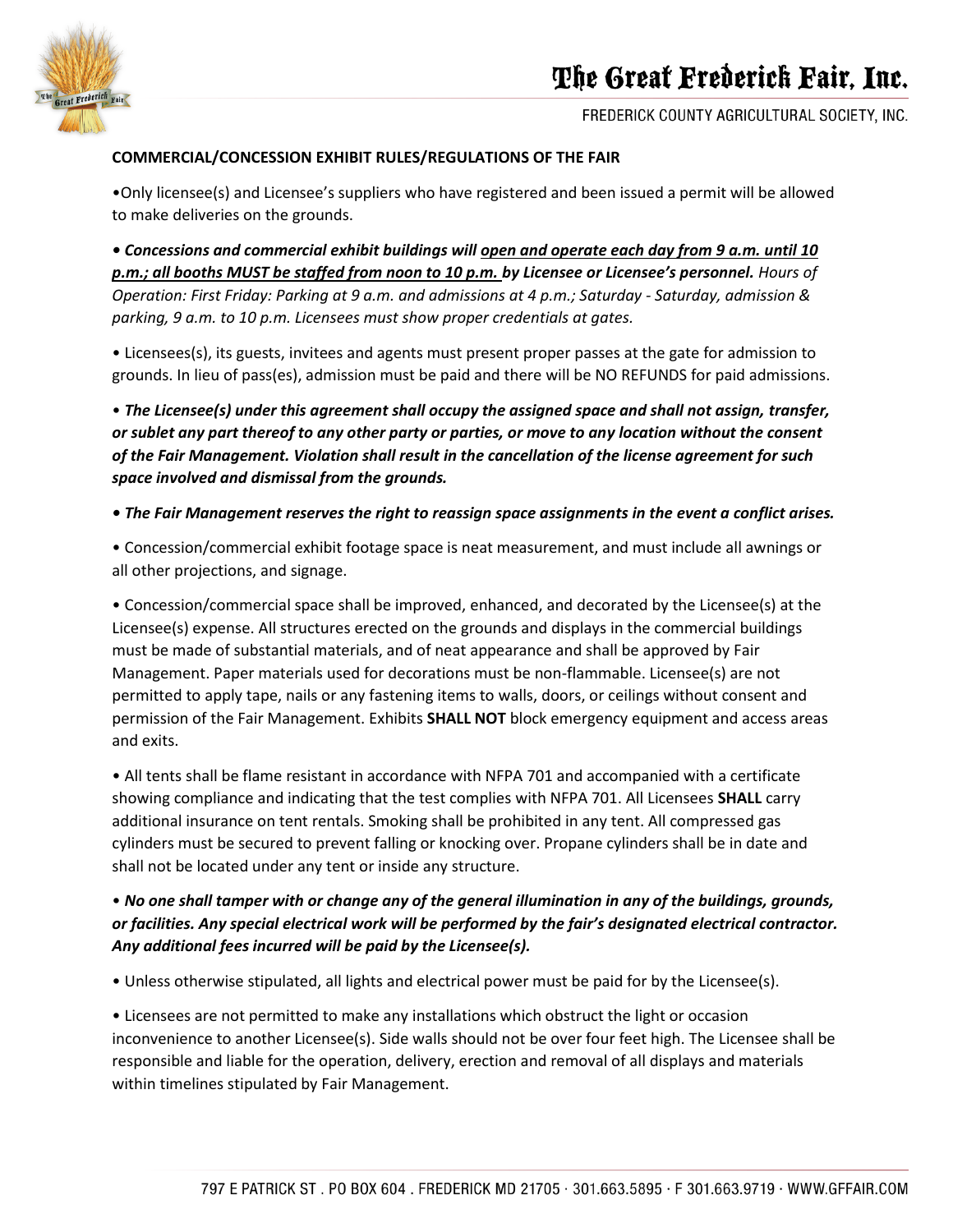• All prices of any service or sale(s) (including food) shall be conspicuously posted in the exhibit area. Prices for each food item shall be displayed on the sign; All signage shall meet the approval of the Fair Management.

• Items being raffled during the fair shall be awarded during the last day of the fair; all winners' names and addresses must be posted, and a copy supplied to Fair Management no later than 10 p.m. on the last night of the fair. All Licensee(s) conducting raffles shall obtain proper permits from local law agencies and provide a copy of the permit to Fair Management prior to the opening of the fair.

**•All exhibits shall be removed by the Monday following the Fair. Any exhibits remaining after the Wednesday following the Fair shall be deemed abandoned and a penalty of a day's rent based on the overall commercial space fee will be charged per day until removed or is disposed of as "abandoned property" pursuant to State Law. No exhibit/concession shall be dismantled before 10 p.m. the last Saturday:** *Refer to CHECK OUT times for hours buildings will be unlocked.*

### •**Licensee(s) shall be in place by 8 a.m. the first Saturday; after that date and time, the fair reserves the right to fill the unoccupied space.**

• Licensee(s) shall have insurance on their exhibits and supply the same at their own expense. Licensees will provide a Certificate of Liability Insurance in the amount of no less than \$500,000.00 per occurrence and listing as additional insured The Frederick County Agricultural Society, Inc. and The Great Frederick Fair, Inc. The Fair/Society shall not be held responsible for any injury that may arise to licensees, their employees, guests, invitees, or agents for the loss of, or damage to any material from any cause whatsoever. \*Refer to Sample.

# • **If Licensee shall cancel this agreement after July 30, the Licensee shall forfeit all deposits and payments**.

• The distribution of any sample, gift or any article shall not be made, except with the approval of Fair Management or upon the granting of a license agreement for same. Licensee(s) shall work inside the allotted assigned space and may not work outside of the space to promote, distribute samples, literature or to make sales. The Fair prohibits any political display, politicking and marketing beyond the demised space by licensees(s), its guests, invitees, and agents. Licensee acknowledges that roaming privileges, soliciting, begging, signing or public speaking while roaming shall be strictly prohibited and the Fair reserves the right to terminate this license agreement and expel any offenders from the fairgrounds. No bells, gongs, whistles or other noise-making devices shall be used to attract attention to a concession or exhibit.

• No controlled games of any kind and "Holder" jars shall be authorized by Fair Management.

• The sale of knives and hunting knives, guns of any type, laser lights, stink bombs shall be prohibited, as well as any type of item that would be considered a weapon. Knives of any type, balloons, laser lights or stink bombs are prohibited as a prize for any type of game of chance or give away in the independent concessions/commercial space area.

• Yardsticks as giveaways shall be permitted to be given out Monday-Thursday until 5 p.m. It is strongly encouraged and recommended that yardsticks only be given to adults over the age of 18 during permitted giveaway times.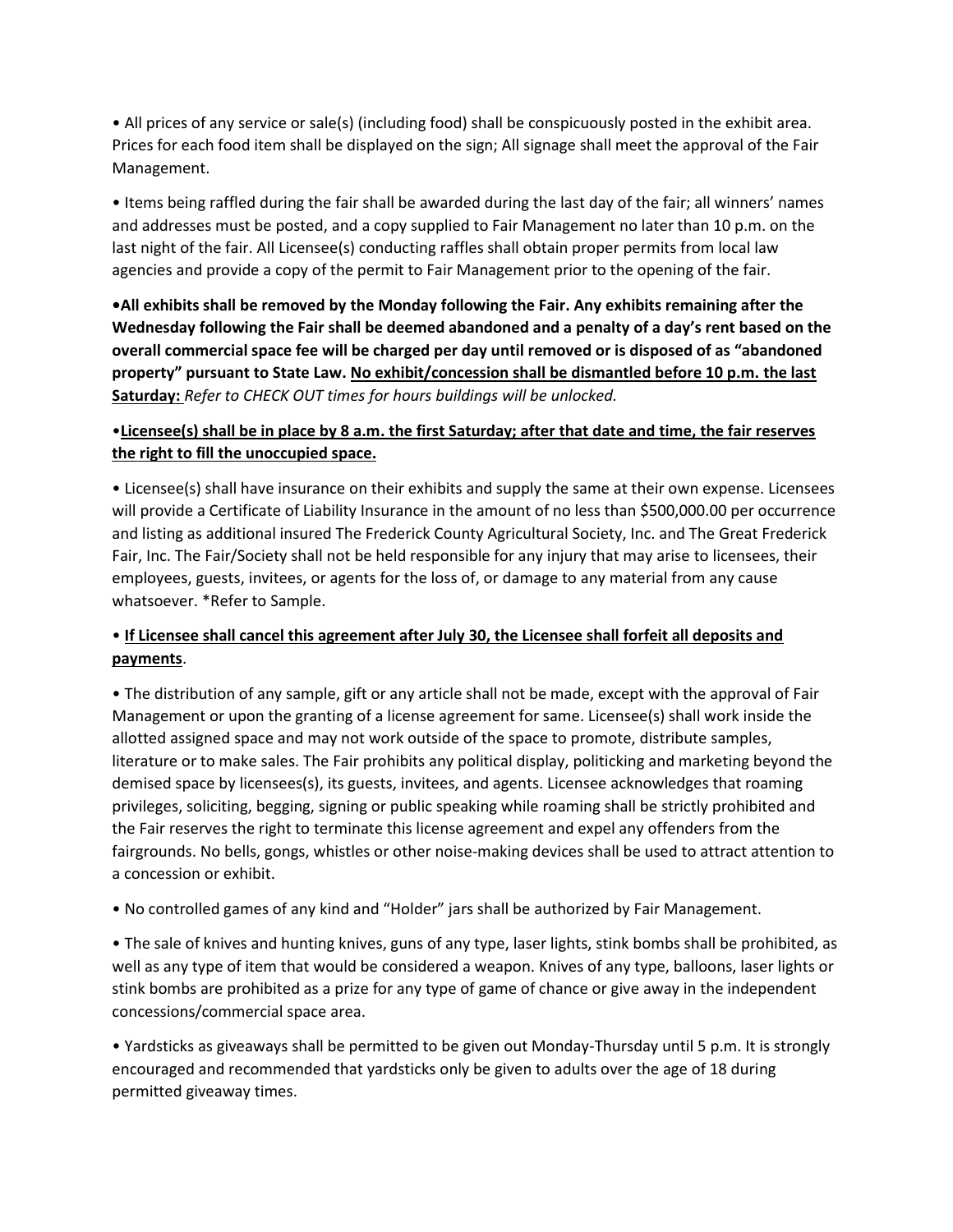• No permanent tattooing is permitted.

• If the Fair Management in its sole discretion, determines that actions by the Licensee, its agents, guests and invitees are of a questionable or demoralizing nature or have any racial implications, then, the said actions shall not be tolerated and shall be prohibited on the Fairgrounds and the Fair shall terminate this license agreement and shall expel the offender(s) from the Fairgrounds. Any immoral, vulgar or suggestive slurs, publications, signs, and information through any type or form of media shall be strictly prohibited and any offender(s) shall be expelled from the Fairgrounds.

• Illegal drugs or drug associated paraphernalia are strictly prohibited on the grounds.

• Alcoholic beverages shall be allowed on the grounds subject to the sole discretion and permission of the Fair Management.

# *• \*The Fair Management reserves the right to limit the number and/or kinds of merchandise, food or exhibits on display or sold\**

• Palm reading shall not be permitted in the independent concessions/commercial space areas.

• Licensee(s) must strictly comply with all Federal, State and Local laws, including health and safety rules, and make the necessary provisions to comply therein. Failure to abide by such laws, including the handling of food and beverages, and the proper disposal of waste will result in the forfeiture of their contract. Waste must be disposed of properly in proper receptacles. Emptying of gray water and other liquids is permitted only through authorized containers as approved by the Frederick County Health Department and at the Licensee(s) cost.

• Licensee(s) handing out food samples shall receive prior authorization from the Fair's concessions committee and must follow all food sampling policies outlined by the Frederick County Health Department. Food samples shall be limited to taste size portions, not to exceed a teaspoon size portion.

• No dogs, except to assist blind or disabled persons are permitted on the grounds at any time. *(Special permission must be requested by GFF management)*

• **All deliveries must be made prior to 10 a.m. each day of the fair. No traffic or parking is permitted in commercial areas during the fair's operational hours. All fire lane designations must be abided by Licensee and Licensee's agents, guest and invitees and will be enforced.**

• Licensee(s) shall abide by all fire regulations and/or decisions of the representatives of the Fire Marshal's Office. Open flames shall not be permitted in any exhibit without the written approval of the Fire Marshal's Office.

• Licensee(s) shall comply with all local laws, rules, regulations and ordinances in force.

• Smoking tobacco and any smoking associated paraphernalia including e-cigarettes and similar devises are strictly prohibited in any of the buildings located on the fairgrounds.

• Violation of the rules and regulations herein or special rules adopted by the Fair Management by the holder of a license and privilege permit under an agreement by his or her or its employees or agents shall annul the agreement and forfeit all privileges and be subject to such penalty as the Fair Management may impose. Specifically, the Fair Management shall have the right to terminate this